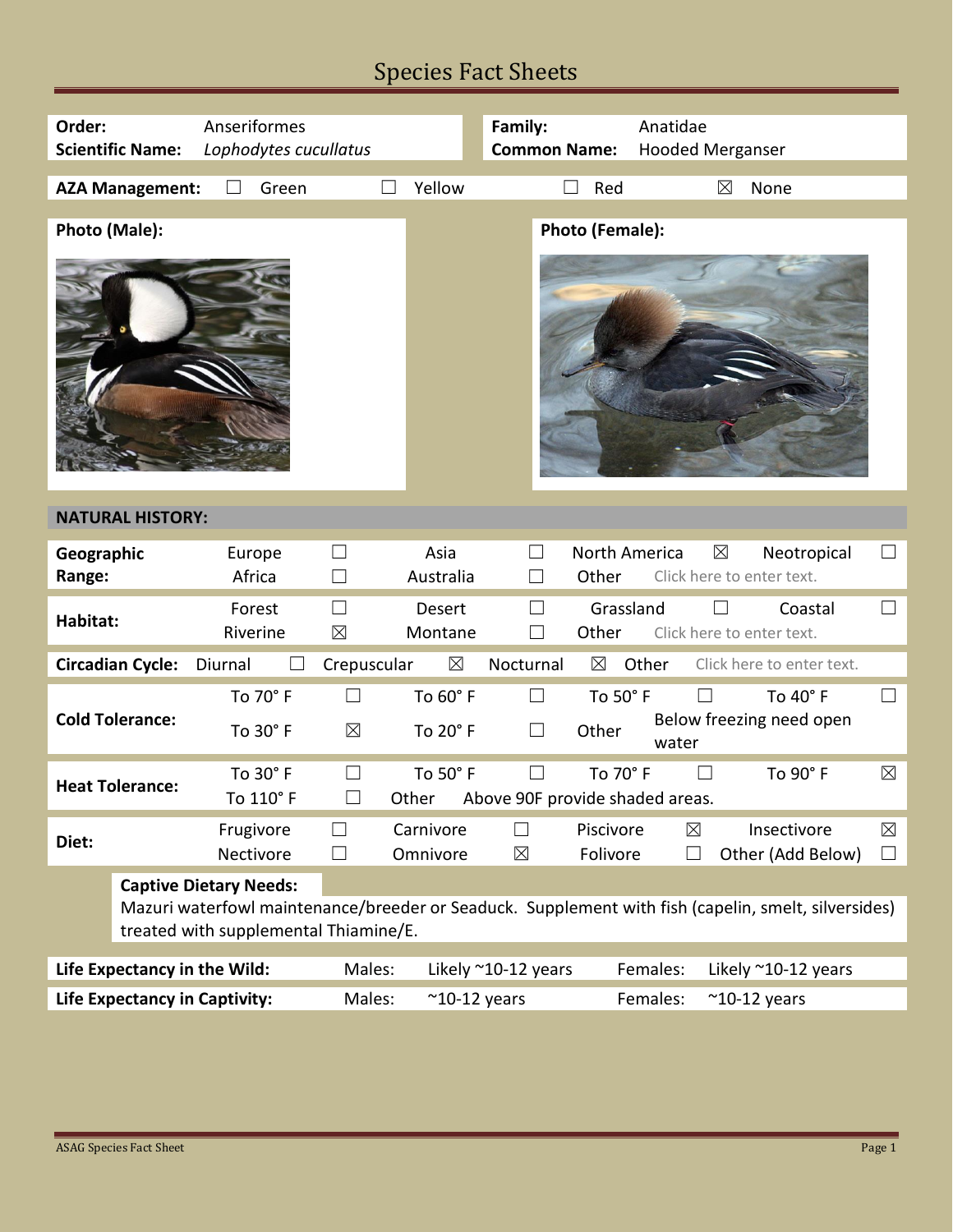# Species Fact Sheets

| <b>BREEDING INFORMATION:</b>                                                                                                                                                                                                                                        |                                                                                                                                                          |                                                                                                                                                                                                                                                                                                                                                                                                 |         |                            |                                                                                                                       |  |  |
|---------------------------------------------------------------------------------------------------------------------------------------------------------------------------------------------------------------------------------------------------------------------|----------------------------------------------------------------------------------------------------------------------------------------------------------|-------------------------------------------------------------------------------------------------------------------------------------------------------------------------------------------------------------------------------------------------------------------------------------------------------------------------------------------------------------------------------------------------|---------|----------------------------|-----------------------------------------------------------------------------------------------------------------------|--|--|
| <b>Age at Sexual Maturity:</b>                                                                                                                                                                                                                                      |                                                                                                                                                          | Males:                                                                                                                                                                                                                                                                                                                                                                                          | 2 years | Females:                   | 2 years                                                                                                               |  |  |
| <b>Courtship Displays:</b>                                                                                                                                                                                                                                          | Males pursue females with crest fully erect and throats expanded. Drakes<br>vocalize loudly.                                                             |                                                                                                                                                                                                                                                                                                                                                                                                 |         |                            |                                                                                                                       |  |  |
| <b>Nest Site Description:</b>                                                                                                                                                                                                                                       | Nest in a tree cavity, preferably woodpecker holes. Clutch size up to 12, but<br>species is known for nest parasitizing in their own species and others. |                                                                                                                                                                                                                                                                                                                                                                                                 |         |                            |                                                                                                                       |  |  |
| <b>Clutch Size, Egg Description:</b>                                                                                                                                                                                                                                | 10-12 cream to blackish white, roundish eggs. Eggs are laid every other day.<br>53-54 mm x 42-43mm x 42-43 mm.                                           |                                                                                                                                                                                                                                                                                                                                                                                                 |         |                            |                                                                                                                       |  |  |
| <b>Incubation Period:</b><br>28-30 days                                                                                                                                                                                                                             |                                                                                                                                                          |                                                                                                                                                                                                                                                                                                                                                                                                 |         | <b>Fledgling Period:</b>   | 10 weeks.                                                                                                             |  |  |
| <b>Parental Care:</b>                                                                                                                                                                                                                                               |                                                                                                                                                          | Females incubate and males act as sentinel for a period before going to the molting<br>grounds. Females brood the ducklings on their own, and may abandon offspring<br>prior to fledging.                                                                                                                                                                                                       |         |                            |                                                                                                                       |  |  |
| <b>Chick Development:</b>                                                                                                                                                                                                                                           |                                                                                                                                                          | Ducklings are dark brown, with white spots on the body and white abdomens.<br>Ducklings hatch out around 28-35g. By 28 days Retrices are fully grown and<br>primaries are starting to grow in. By 60 days all flight feathers are fully grown in.                                                                                                                                               |         |                            |                                                                                                                       |  |  |
| <b>CAPTIVE HABITAT INFORMATION:</b>                                                                                                                                                                                                                                 |                                                                                                                                                          |                                                                                                                                                                                                                                                                                                                                                                                                 |         |                            |                                                                                                                       |  |  |
| <b>Social Structure in the Wild:</b>                                                                                                                                                                                                                                | Tend to be less social, flocking to less than 15 birds.                                                                                                  |                                                                                                                                                                                                                                                                                                                                                                                                 |         |                            |                                                                                                                       |  |  |
| <b>Social Structure in Captivity:</b>                                                                                                                                                                                                                               |                                                                                                                                                          | Can mix multiple pairs on exhibit, but exhibit size should be considered as<br>well as nesting opportunities. During breeding season drakes will chase cage<br>mates from their territory, which can be over a 1/3 of the exhibit. However<br>displacement is not actively aggressive; males in pursuit will mount other<br>birds for a short bout and then quickly retreat to their territory. |         |                            |                                                                                                                       |  |  |
| <b>Minimum Group Size:</b>                                                                                                                                                                                                                                          | 1.1                                                                                                                                                      |                                                                                                                                                                                                                                                                                                                                                                                                 |         | <b>Maximum Group Size:</b> | Few pairs, or with extra<br>females, or same sexed<br>groups to mitigate<br>exhibit size and<br>breeding territories. |  |  |
| Compatible in<br>Do well mixed with a variety of other waterfowl<br><b>Comments:</b><br>Yes<br><b>Mixed Species Exhibits:</b><br>species.                                                                                                                           |                                                                                                                                                          |                                                                                                                                                                                                                                                                                                                                                                                                 |         |                            |                                                                                                                       |  |  |
| <b>Optimal Habitat Size:</b><br>Exhibit should house at least 6" of water, but ideally would be a pond or pool. Birds<br>are on land on branches or rocks when roosting, or in trees when nesting, otherwise<br>they will be found loafing about in the water.      |                                                                                                                                                          |                                                                                                                                                                                                                                                                                                                                                                                                 |         |                            |                                                                                                                       |  |  |
| A great introduction into the more advanced species of waterfowl hand-rearing.<br><b>Management Challenges:</b><br>Ducklings need to be given access to water within the first few days. Can be<br>difficult to introduce zoo diet without stimulation from keeper. |                                                                                                                                                          |                                                                                                                                                                                                                                                                                                                                                                                                 |         |                            |                                                                                                                       |  |  |
| <b>ASAG Species Fact Sheet</b>                                                                                                                                                                                                                                      |                                                                                                                                                          |                                                                                                                                                                                                                                                                                                                                                                                                 |         |                            | Page 2                                                                                                                |  |  |